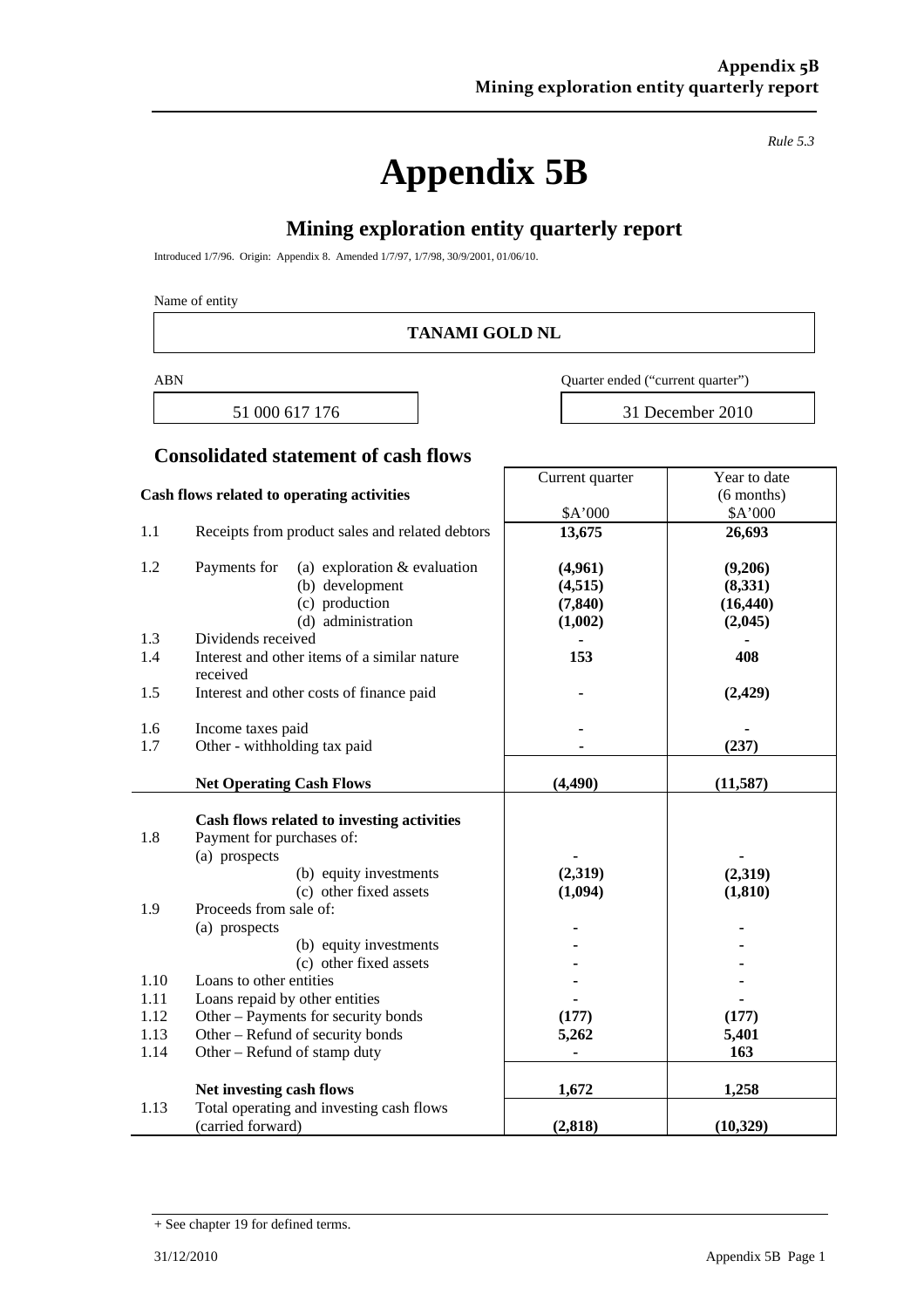| 1.13         | Total operating and investing cash flows<br>(brought forward)                           | (2,818) | (10, 329) |
|--------------|-----------------------------------------------------------------------------------------|---------|-----------|
|              | Cash flows related to financing activities                                              |         |           |
| 1.14<br>1.15 | Proceeds from issues of shares, options, etc.<br>Proceeds from sale of forfeited shares |         | 60,701    |
| 1.16         | Proceeds from borrowings                                                                | 5,238   | 5,238     |
| 1.17         | Repayment of borrowings                                                                 | (38)    | (53, 174) |
| 1.18         | Dividends paid                                                                          |         |           |
| 1.19         | Other (provide details if material)                                                     | (295)   | (295)     |
|              | Net financing cash flows                                                                | 4,905   | 12,470    |
|              | Net increase (decrease) in cash held                                                    | 2,087   | 2,141     |
| 1.20         | Cash at beginning of quarter/year to date                                               | 6,783   | 6,729     |
| 1.21         | Exchange rate adjustments to item 1.20                                                  |         |           |
| 1.22         | Cash at end of quarter                                                                  | 8,870   | 8,870     |

## **Payments to directors of the entity and associates of the directors Payments to related entities of the entity and associates of the related entities**

|                                                                          | Current quarter<br>\$A'000 |
|--------------------------------------------------------------------------|----------------------------|
| 1.23<br>Aggregate amount of payments to the parties included in item 1.2 | (223)                      |
| 1.24<br>Aggregate amount of loans to the parties included in item 1.10   |                            |

1.25 Explanation necessary for an understanding of the transactions

**Directors' base remuneration (155)** 

# **Non-cash financing and investing activities**

2.1 Details of financing and investing transactions which have had a material effect on consolidated assets and liabilities but did not involve cash flows

**N/A** 

2.2 Details of outlays made by other entities to establish or increase their share in projects in which the reporting entity has an interest

**N/A** 

<sup>+</sup> See chapter 19 for defined terms.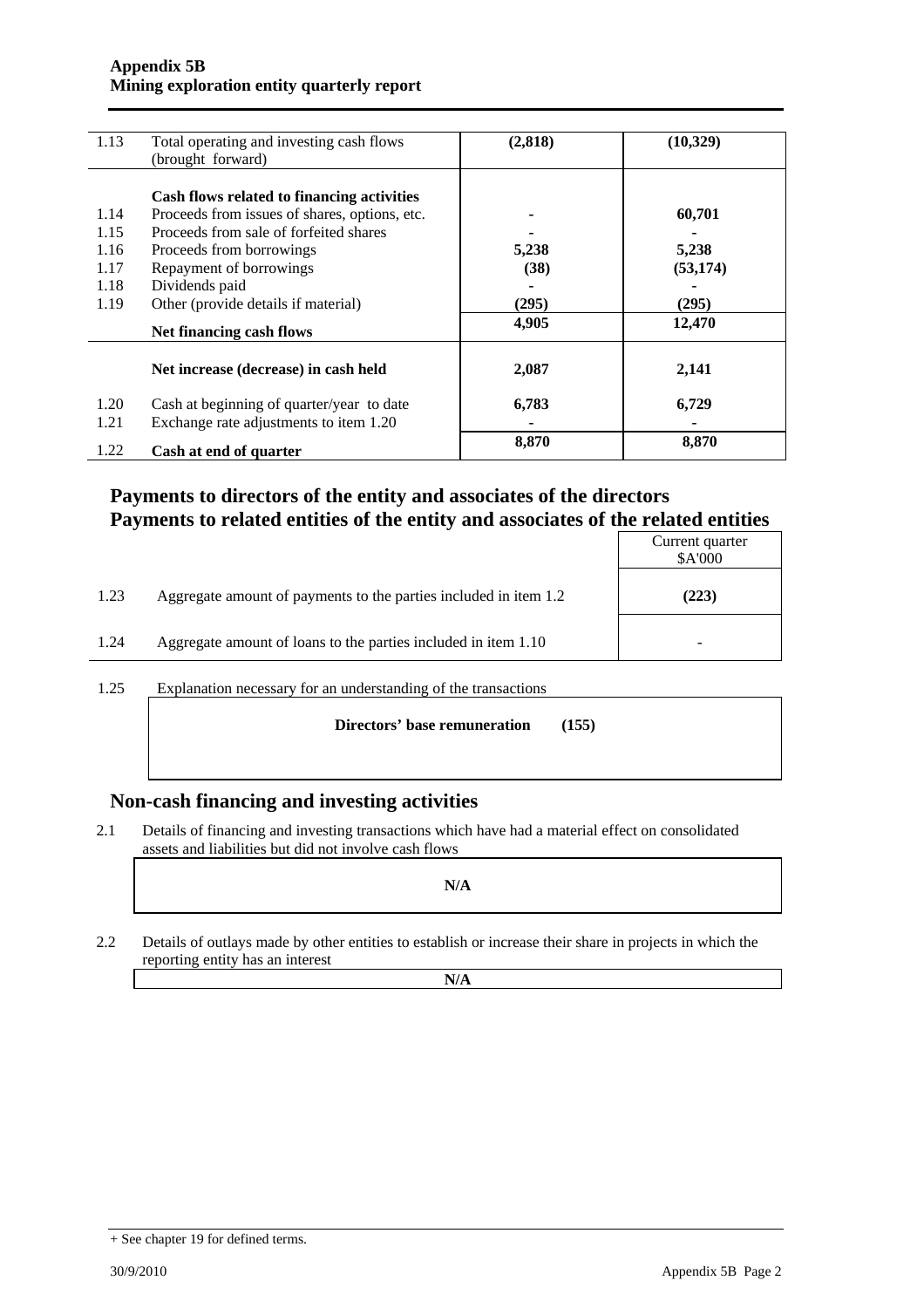### **Financing facilities available**

*Add notes as necessary for an understanding of the position.* 

|     |                            | Amount available<br>A'000 | Amount used<br>A'000 |
|-----|----------------------------|---------------------------|----------------------|
| 3.1 | Loan facilities            | $19,232^1$                | $5,188^1$            |
| 3.2 | Credit standbyarrangements |                           | ۰                    |

**<sup>1</sup> On 13 December 2010, Tanami Gold NL entered into a loan agreement with Hong Kong based AP Finance Limited for HK\$ 152 million. As at 31 December 2010, total funds available to be drawn down under this loan agreement were approximately A\$ 19.232 million. As at 31 December 2010, Tanami Gold NL had drawn down a total of HK\$ 41 million which equated to approximately A\$ 5.188 million.** 

 $\mathbf{r}$ 

## **Estimated cash outflows for next quarter**

|     |                            | \$A'000 |
|-----|----------------------------|---------|
| 4.1 | Exploration and evaluation | 2,984   |
| 4.2 | Development                | 7,888   |
| 4.3 | Production                 | 11,651  |
| 4.4 | Administration             | 784     |
|     | <b>Total</b>               | 23,307  |

### **Reconciliation of cash**

| Reconciliation of cash at the end of the quarter (as<br>shown in the consolidated statement of cash flows) to<br>the related items in the accounts is as follows. | Current quarter<br>A'000 | Previous quarter<br>A'000 |  |
|-------------------------------------------------------------------------------------------------------------------------------------------------------------------|--------------------------|---------------------------|--|
| Cash on hand and at bank<br>5.1                                                                                                                                   | 8,870                    | 6,783                     |  |
| 5.2<br>Deposits at call                                                                                                                                           |                          |                           |  |
| 5.3<br>Bank overdraft                                                                                                                                             |                          |                           |  |
| 5.4<br>Other (provide details)                                                                                                                                    |                          |                           |  |
| <b>Total: cash at end of quarter</b> (item 1.22)                                                                                                                  | 8,870                    | 6,783                     |  |

<sup>+</sup> See chapter 19 for defined terms.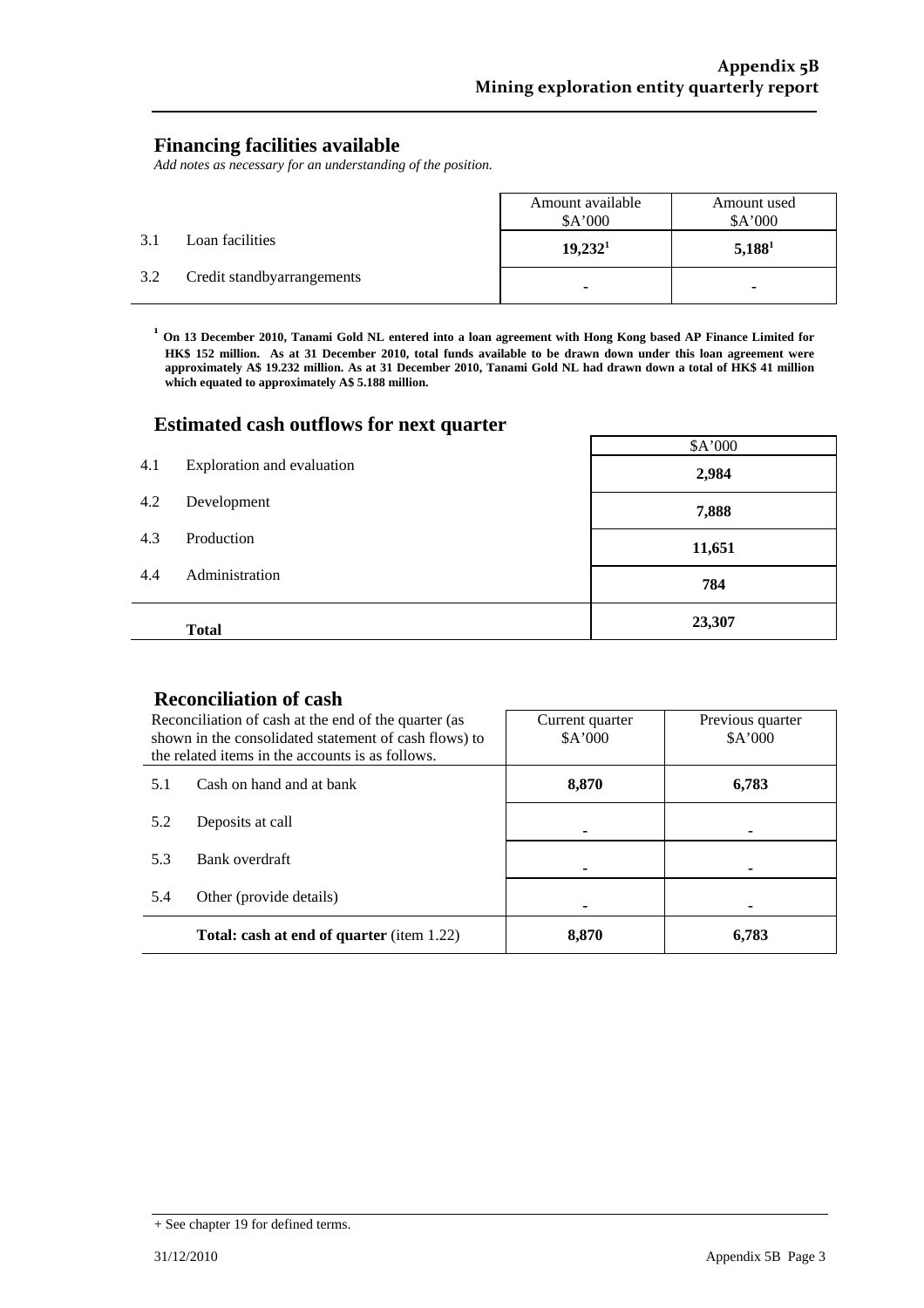## **Changes in interests in mining tenements**

|     |                                                                     | Tenement<br>reference  | Nature of interest<br>(note (2))                                                | Interest at<br>beginning<br>of quarter | Interest at<br>end of<br>quarter |
|-----|---------------------------------------------------------------------|------------------------|---------------------------------------------------------------------------------|----------------------------------------|----------------------------------|
| 6.1 | Interests in mining<br>tenements relinquished,<br>reduced or lapsed |                        | Reduction in area by<br><b>Compulsory/Voluntary</b><br><b>Partial Surrender</b> |                                        |                                  |
|     |                                                                     | SELA26925<br>SELA26926 | 5 Blocks $(16 \text{ km}^2)$<br>72 Blocks $(230 \text{ km}^2)$                  | 100%<br>100%                           | <b>NIL</b><br>$\text{NIL}$       |
|     |                                                                     |                        | <b>Outright Surrender</b>                                                       |                                        |                                  |
|     |                                                                     | EL7150<br>EL25061      | 111 Blocks $(355 \text{ km}^2)$<br>31 Blocks $(256 \text{ km}^2)$               | 100%<br>100%                           | $NIL$<br><b>NIL</b>              |
|     |                                                                     |                        | <b>Expiry</b>                                                                   |                                        |                                  |
|     |                                                                     |                        | N <sub>il</sub>                                                                 |                                        |                                  |
|     |                                                                     |                        | <b>Withdrawal</b>                                                               |                                        |                                  |
|     |                                                                     | ELA27922<br>ELA27976   | 18 Blocks $(58 \text{ km}^2)$<br>11 Blocks $(35 \text{ km}^2)$                  | 100%<br>100%                           | <b>NIL</b><br><b>NIL</b>         |
|     |                                                                     |                        | <b>Sale</b>                                                                     |                                        |                                  |
|     |                                                                     |                        | <b>Nil</b>                                                                      |                                        |                                  |
| 6.2 | Interests in mining<br>tenements acquired or                        |                        | <b>Application for</b><br><b>Exploration Licence</b>                            |                                        |                                  |
|     | increased                                                           | ELA28337<br>ELA28474   | 106 Blocks $(339 \text{ km}^2)$<br>148 Blocks $(474 \text{ km}^2)$              | <b>NIL</b><br>$\text{NIL}$             | 100%<br>100%                     |
|     |                                                                     |                        | <b>Purchase</b>                                                                 |                                        |                                  |
|     |                                                                     |                        | Nil                                                                             |                                        |                                  |

#### **Issued and quoted securities at end of current quarter**

*Description includes rate of interest and any redemption or conversion rights together with prices and dates.* 

|     |                                                                                                  | Total number | Number quoted | Issue price per<br>security (see note<br>$3)$ (cents) | Amount paid up per<br>security (see note 3)<br>(cents) |
|-----|--------------------------------------------------------------------------------------------------|--------------|---------------|-------------------------------------------------------|--------------------------------------------------------|
| 7.1 | <b>Preference</b><br>*securities(descr                                                           |              |               |                                                       |                                                        |
| 7.2 | <i>iption</i> )<br>Changes during<br>quarter<br>(a) Increases<br>through issues<br>(b) Decreases |              |               |                                                       |                                                        |
|     | through returns<br>of capital, buy-<br>backs,<br>redemptions                                     |              |               |                                                       |                                                        |

<sup>+</sup> See chapter 19 for defined terms.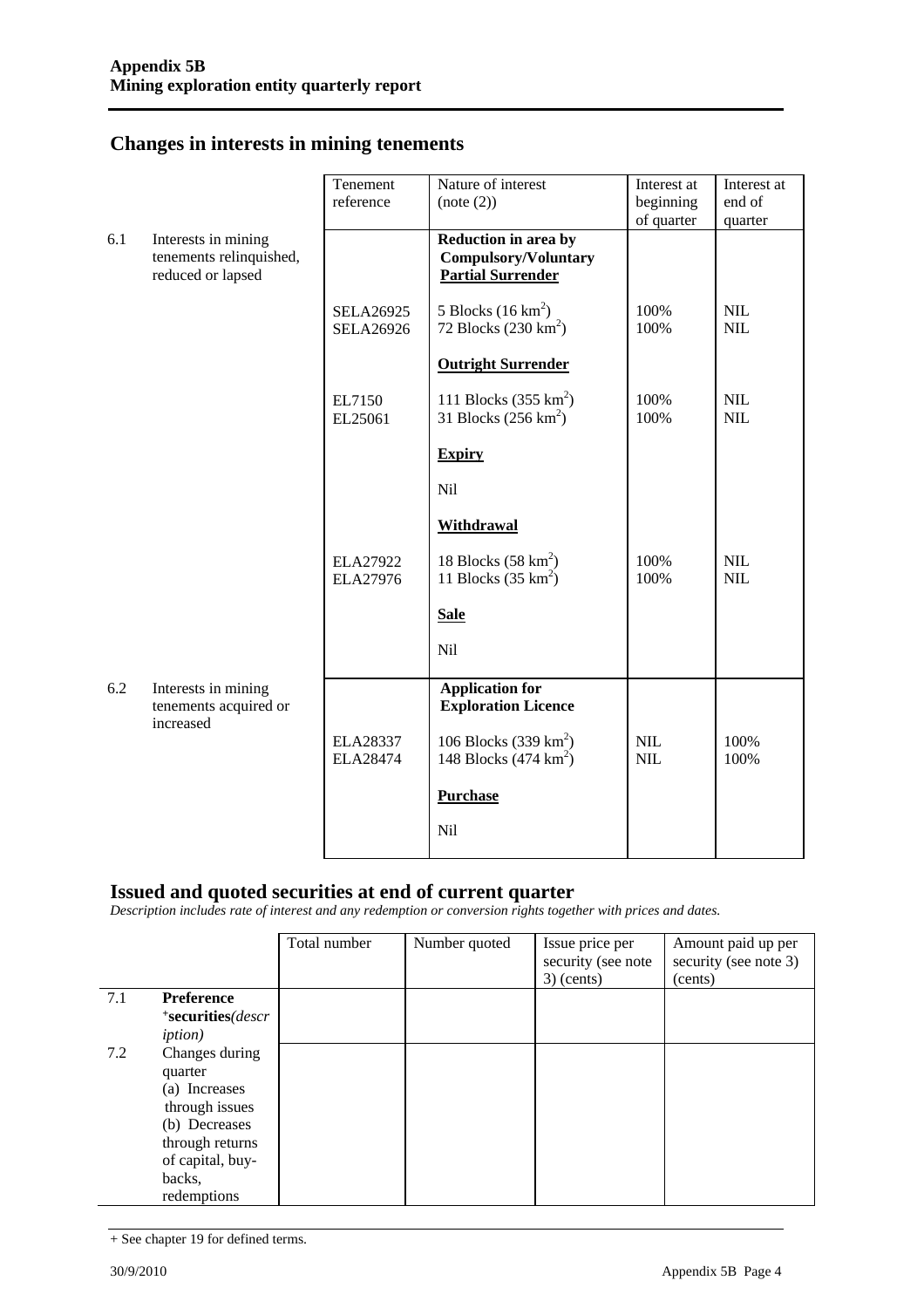| 7.3  | +Ordinary<br>securities                                                                                                         | 260,947,676                          | 260,947,676 |                                                        |                                                                     |
|------|---------------------------------------------------------------------------------------------------------------------------------|--------------------------------------|-------------|--------------------------------------------------------|---------------------------------------------------------------------|
| 7.4  | Changes during<br>quarter<br>(a) Increases<br>through issues<br>(b) Decreases<br>through returns<br>of capital, buy-<br>backs   |                                      |             |                                                        |                                                                     |
| 7.5  | +Convertible<br>debt securities<br>(description)                                                                                |                                      |             |                                                        |                                                                     |
| 7.6  | Changes during<br>quarter<br>(a) Increases<br>through issues<br>(b) Decreases<br>through<br>securities<br>matured,<br>converted |                                      |             |                                                        |                                                                     |
| 7.7  | <b>Options</b> (descript<br>ion and<br>conversion<br>factor)                                                                    | 31,667<br>58,334<br>58,334<br>50,000 |             | Exercise price<br>\$4.50<br>\$6.00<br>\$4.50<br>\$0.39 | Expiry date<br>31/03/2012<br>22/11/2012<br>22/11/2012<br>28/02/2014 |
| 7.8  | Issued during<br>quarter                                                                                                        |                                      |             |                                                        |                                                                     |
| 7.9  | <b>Exercised</b> during<br>quarter                                                                                              |                                      |             |                                                        |                                                                     |
| 7.10 | <b>Expired during</b><br>quarter                                                                                                |                                      |             |                                                        |                                                                     |
| 7.11 | <b>Debentures</b><br><i>(totals only)</i>                                                                                       |                                      |             |                                                        |                                                                     |
| 7.12 | <b>Unsecured</b><br>notes (totals<br>only)                                                                                      |                                      |             |                                                        |                                                                     |

**The ordinary securities and options quoted in the preceding table are post completion of the 1-for-30 consolidation of capital that the Company undertook following approval from a General Meeting of the Company's shareholders held on 20 August 2010.** 

<sup>+</sup> See chapter 19 for defined terms.